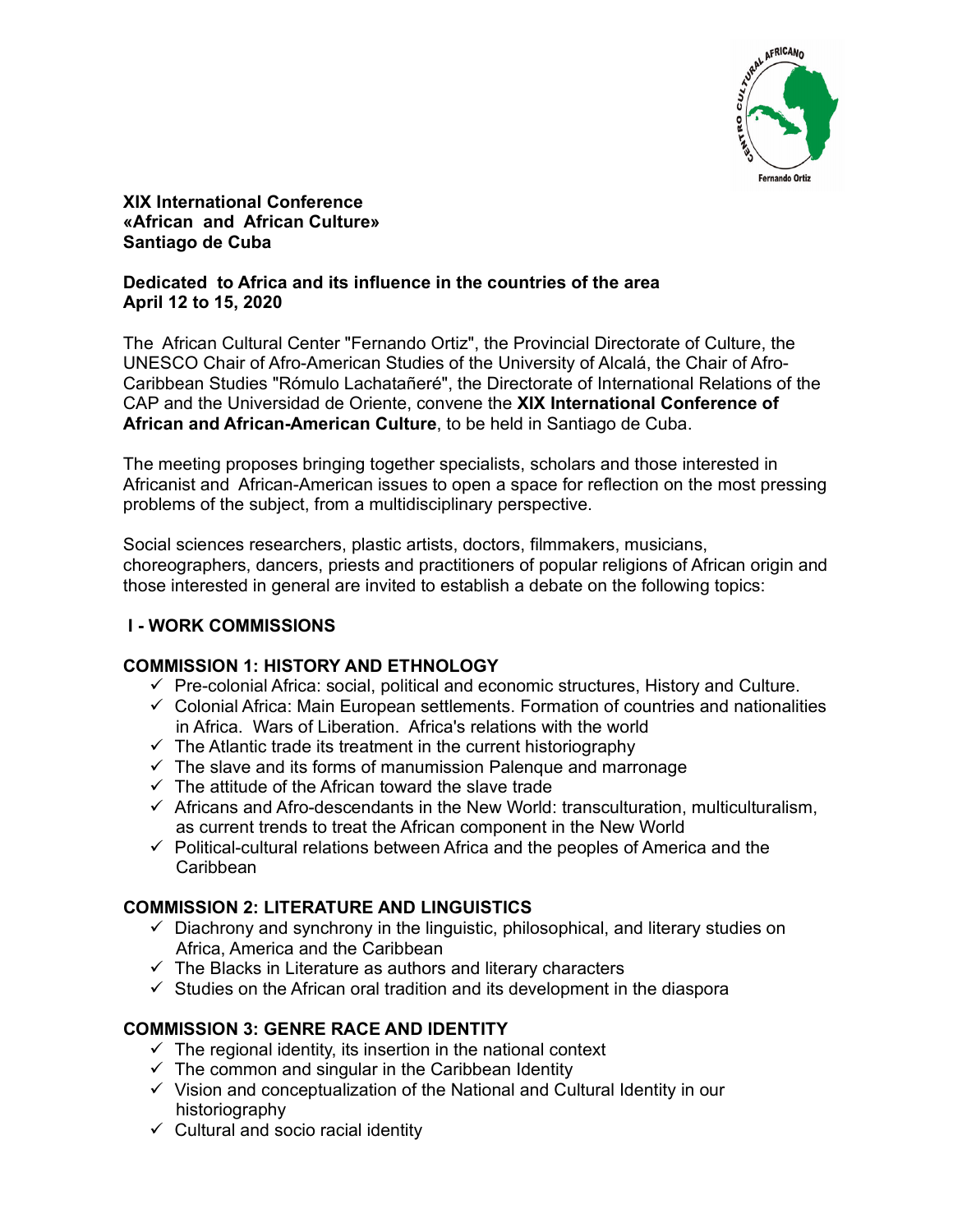- $\checkmark$  The African contribution as a component of the national identity of the peoples of the Americas and the Caribbean for a recognition of our historical subject
- $\checkmark$  The Black Woman and her contribution to the National Culture
- $\checkmark$  The stigmas of gender
- $\checkmark$  Application of historiography to racial problems
- $\checkmark$  Philosophical logical analysis of race
- $\checkmark$  The racial vision within the current context; racism, racial prejudice and selfdiscrimination
- $\checkmark$  Fernando Ortiz and his vision of how to eliminate racial discrimination

# **COMMISSION 4: RELIGION**

- $\checkmark$  Religions of African origin in their historical evolution and nowadays
- $\checkmark$  Islam and its presence in America and the Caribbean
- $\checkmark$  Africa in the 21st century. The current religious and cultural problems of the continent
- $\checkmark$  The so-called universal religions and their influence in the African context
- $\checkmark$  Current religious trends in the African continent

# **II - WORKSHOPS**

# **A- Workshop "Color and shape"**

Dedicated to all the manifestations of the plastic arts in which the African trace is evidenced. Painters, sculptors, potters, engravers, photographers, with theoretical works referring to the following subjects may participate:

- $\checkmark$  The African footprint in the plastic arts of the New World. Spheres of contacts and influences
- $\checkmark$  The plastic arts in the African continent. History and current situation.
- $\checkmark$  The concept of the artist in Africa and America

They will also be able to participate with a sample of their work, with no more than three pieces, which will be exhibited in a collective exhibition or previous coordination with the event management with a personal exhibition

The regulations of your registration follow the general rules of the event

# **B- Workshop "Images"**

Dedicated to ethnological film and video which reflect the image and treatment given to the African footprint in the culture of America, and African cinema. Participants can show films, videos and expose theoretical works on topics such as:

- $\checkmark$  Literature, film and video. Treatment of the African descendant in the media
- $\checkmark$  The ethnological video Its contribution to the knowledge of the African reality and the process of transculturation of it in the New World

Participants must send the technical means necessary for their samples on the deadline for admission of works. Videos and other filmic material may not exceed 30 minutes. In the case of filmmakers who wish to present their works, they will be displayed in the cinemas of the city and debates about them can be organized

The regulations of your registration follow the general rules of the event

# **C- Workshop "Ancestral rhythms"**

Dedicated to African music and dance of African origin

May participate: choreographers, musicians, dancers, musicologists and scholars in general, who can discuss the following topics:

- $\checkmark$  Music and dance in Africa: history, evolution and current situation in the continent
- $\checkmark$  The African influence in the music and dances of the New World Analogies,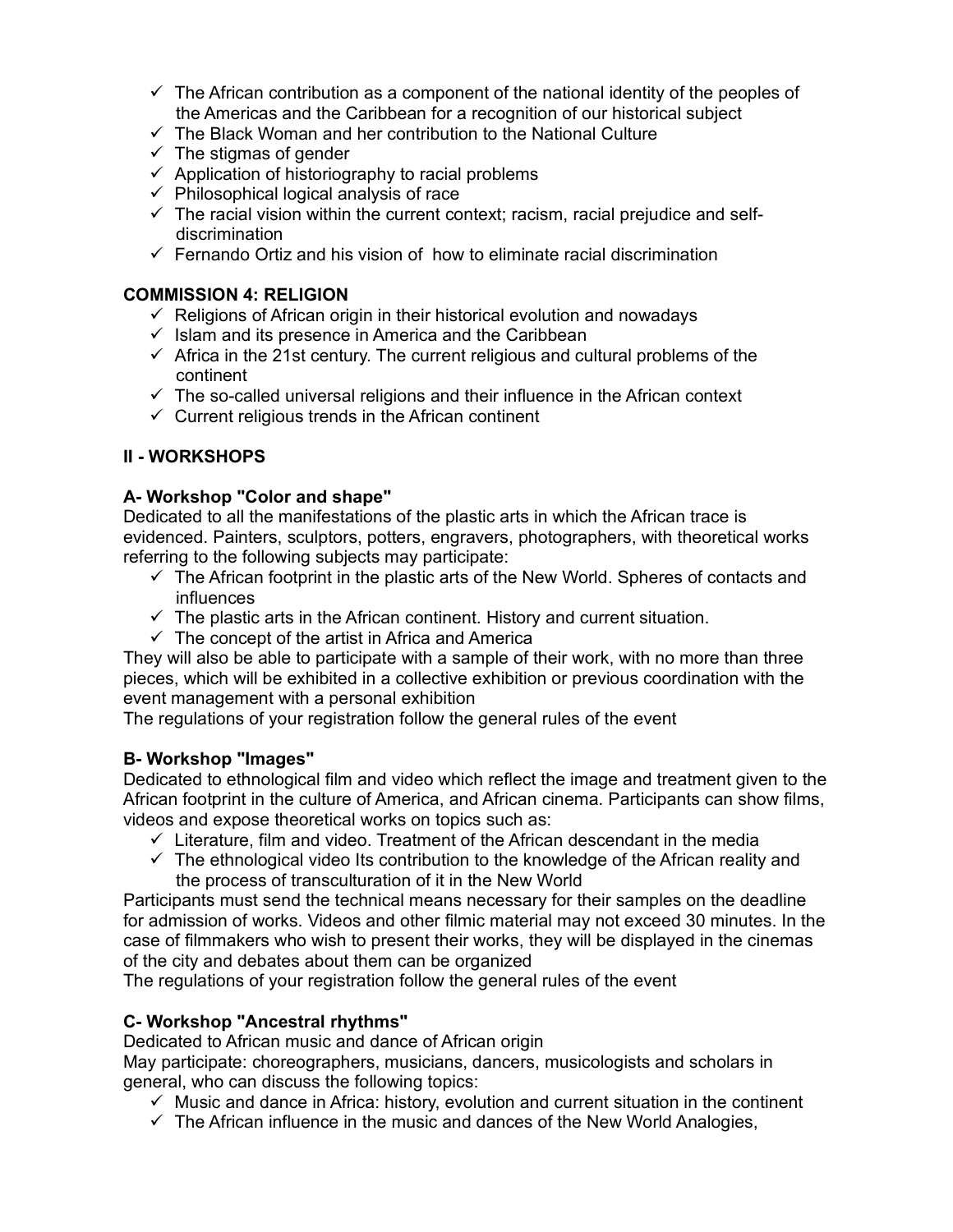differences, changes and process of creation, until the creation of national music

 $\checkmark$  The African element as a base for assemblies of musical works and dance Performances that do not exceed 10 minutes may be presented, with no more than 4 dancers. In the case of groups that decide to participate in full, they will be allowed to perform in scenic spaces of the city, being understood that these functions are part of their exhibition in the event and they will not be charged.

The regulations of your registration follow the general rules of the event. In the case of dance companies or complete musical groups, the registration fee must be negotiated with the Admission Committee.

# **D - Workshop "The Mask"**

Dedicated to the theater

 $\checkmark$  The African footprint and Afro-descendants on stage, for a contemporary vision of them.

Participants, actors, theatrical directors, set designers and students of the theater in general will be able to hold an exchange experiences from the following topics in debate

- $\checkmark$  Presence of African elements in theater productions
- $\checkmark$  Afro-descendants on stage as subjects of history and as dramatists
- $\checkmark$  The theater in Africa

In the cases of groups that decide to participate entirely, they will be encouraged to perform in scenic spaces of the city; these functions are part of their exposure at the event and will not be charged. Registration regulations are the general rules of the event. Theater groups wishing to participate, prior coordination with the event management may establish a special registration price for groups

# **III - SYMPOSIUM: Medicine and Culture**

Space dedicated to the relationships established between medical sciences and the disciplines of the social sciences from the practice of Cuban internationalist medicine and other health agencies that also establish inter-cultural contacts through medicine. This is dedicated to doctors so they can present their experiences both with works specific to their specialty and with the challenges that the experience of cultural shock provided them.

Works may be submitted on:

- $\checkmark$  Psychiatry and religion
- $\checkmark$  Traditional African medicine. Its evolution and relationship with others in the New **World**
- $\checkmark$  Tropical medicine in Africa and America
- $\checkmark$  Natural medicine
- $\checkmark$  The Cuban Medical experience in Africa Relations between Medicine and Culture
- $\checkmark$  Doctors Without Borders and other similar organizations in their practice of medicine and culture
- $\checkmark$  The World Health Organization and its role in Africa
- $\checkmark$  AIDS and other epidemic diseases in Africa
- $\checkmark$  Illness and ethnicity
- $\checkmark$  Medicine, medical policies and human relations
- $\checkmark$  Endemic diseases in Africa and in America
- $\checkmark$  Epidemics, viruses and control of the spread of diseases

# **IV- GENERAL RULES OF PARTICIPATION**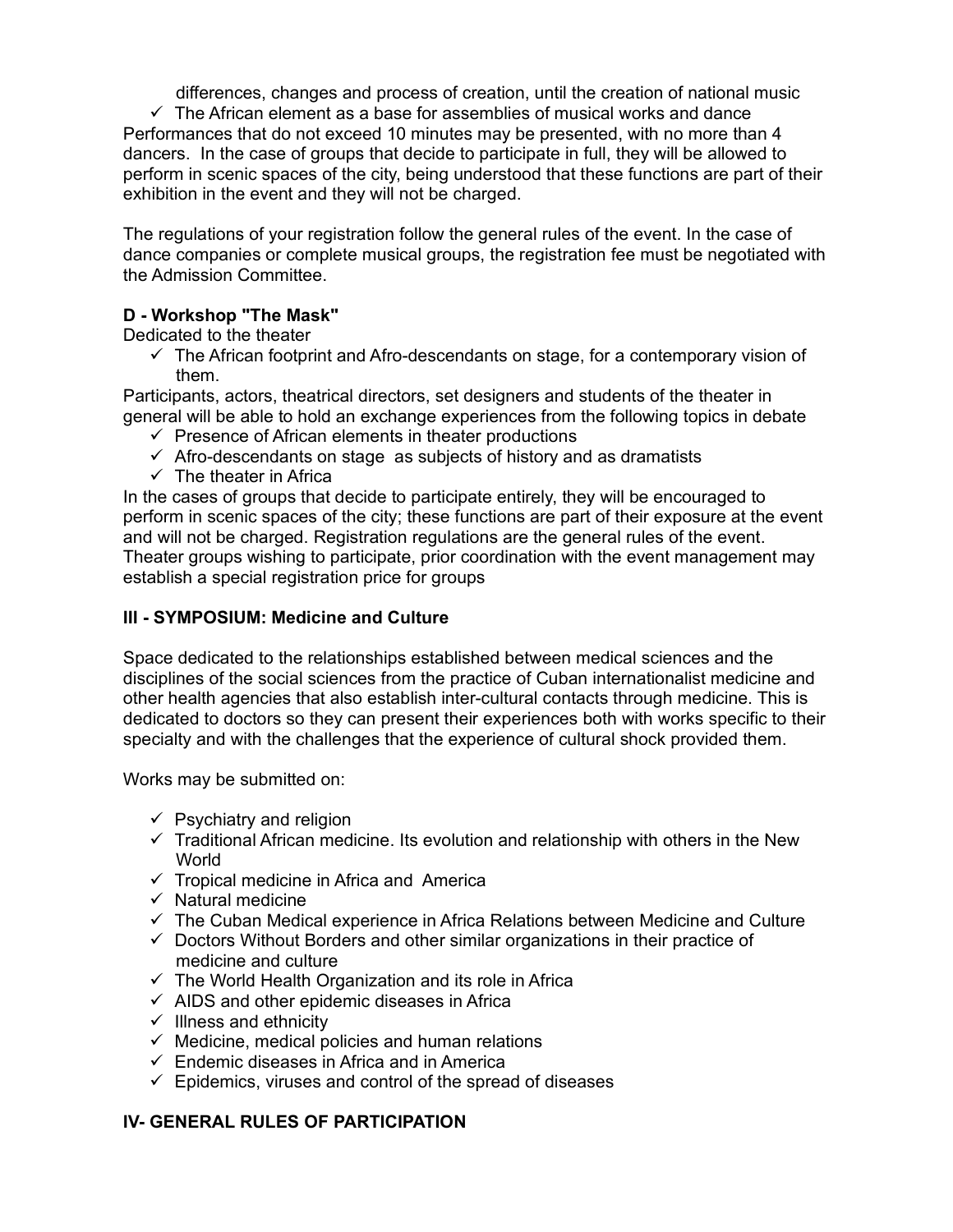# **A- Reception of the papers and / or communications**

The works will be identified by: title, names and surnames of the author or authors (only two authors are admitted for each work), scientific degree, teaching category, institution and country of origin, address, telephone, fax, e-mail. In addition to the technical needs for the presentation of the same which will be published translated (English, Spanish,) in the proceedings of the event.

The papers will be presented in a space and a half, in no more than 15-pages, for 15 minutes of exposition, footnotes and the bibliography included at the end of the text. In the case of the workshops, the theoretical works as well as the photographs of the exhibitions of plastic arts, the summaries and files of the filmic works and data of the sample must be sent to be included in the Proceedings of the Conference.

# **Papers that do not arrive with the data specified in the previous paragraph will not be accepted**

They will be received until January 30, 2020

Only works that meet the above requirements will be published. The Organizing Committee is not responsible for the publication of works that, despite being accepted, arrive after the dates entered as admission

# **V- Workshops**

Participants in the workshops in the case of plastic artists should send a short curriculum no more than two pages and photographs of the sample that will be presented to be included in the Book Proceedings, also actresses and dancers will add the synopsis of their works , to present and a curriculum no larger than one page, and if it is a group, an information about the content of its history not greater than three pages, since they will be included in the Book Proceedings of the event.

The Organizing Committee reserves the right to accept or not the papers in all cases, inform the interested parties about the individual until February 15, 2020

# **VI- Registration fee**

Speakers and delegates 200 00 CUC / MN Students 100 00 CUC / MN

# **VII- Accommodation and transportation**

The Travel Agency Paradiso Santiago, the Tour operator of the event, will offers you the possibility to organize your travel stay in Santiago de Cuba.

# **VIII- Languages**

English and Spanish

# **IX - Contacts**

Dra Marta E Cordiés Jackson Director of the African Cultural Center "Fernando Ortiz" General Coordinator of the XVII Conference Address: Avenida Manduley No 106 esq A 5ta Reparto Vista Alegre, Santiago de Cuba, Postcode: 90400 Telefax: (53-22) 667129-667144 (53-22) 623893 (nights) E-mail: martacordies@gmail.com, Lic Maria Liduvinas Bergues Garrido Resp Interenational Relations African Cultural Center dquintana dmesc @dpe sc rimed cu Dr Luis Mancha International Coordinator From the UNESCO Chair of Afro-American Studies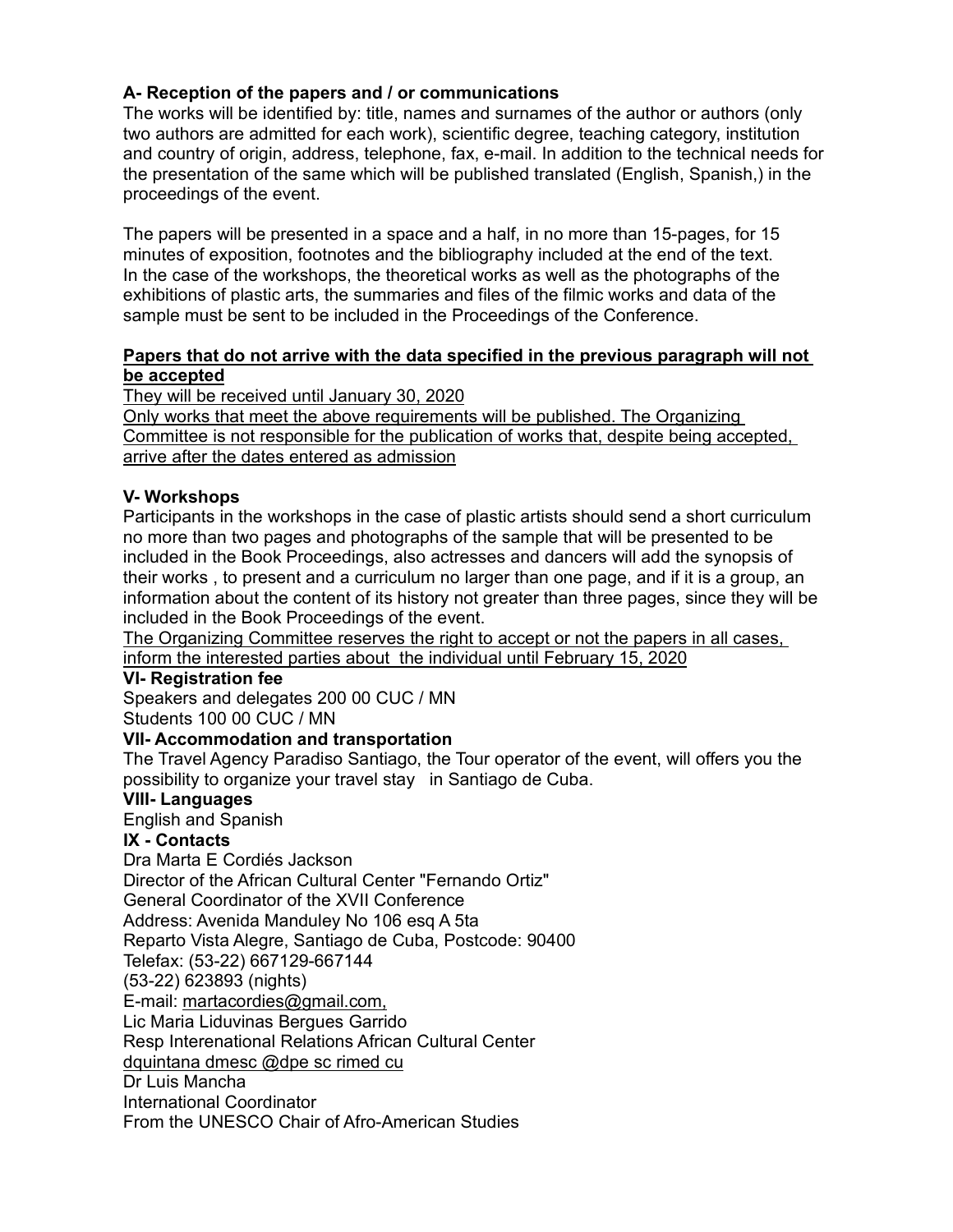E-mail: luis.mancha @uah.es Professional Congress Organizer (OPC): Paradiso Commercial Specialist Ana Cecilia Hardy Medina Santiago de Cuba Email: paradiso@scsc.artex.cu Tel: 53 22 620214/654814

# **PRELIMINARY PROGRAM**

**April 11th:** Pre-event courses and registration

# **April 12th**

9: 00 Accreditation of delegates

6: 00 p m Inauguration Conference Eleguá Dance Welcome words Dra Marta E Cordiés Jackson Director of the African Cultural Center Delivery of recognitions a: African embassies that celebrate the closed anniversary of diplomatic relations with Cuba Cultural Moment: Hot Coffee Company

# **April 13th**

| 9:00 | Floral Offering to Antonio Maceo |
|------|----------------------------------|
|      |                                  |

Panel: Africa in the 21st century

9:30 Speakers: Members of the accredited African diplomatic corps in Cuba

participating in the event

- 10: 45 BREAK
- 11: 00 Presentation of books Cultural activity
	- Plaza of the Revolution
- 1: 30-2 :30 LUNCH
- 2: 30 Work in Commissions
	- Specialized workshops
- 5: 00 p m Activity with the Children's Project "My Black Grandfather" ...
- Cultural Act in charge of the children of the project
- 7 :00 p m Inauguration Exhibition of Plastic Arts
- 9: 00 Coro Voces del Milagro and Maroons Theater

- **<u>April 14th</u><br>9: 00 10 :30 a m** Work in Commissions
- 10: 40 11: 00 a-m
- 11 :00 12: 00 Panel in charge of Specialists of the African cultural center Fernando Ortiz 1:00 p.m. Lunch
- 2 :30 p m Work in Commissions
- Specialized workshops
- 6: 30 p m Official reception to the diplomatic corps
- 9: 00 p m Company Café Caliente
- Free night
- **Day 15**  Work in Commissions